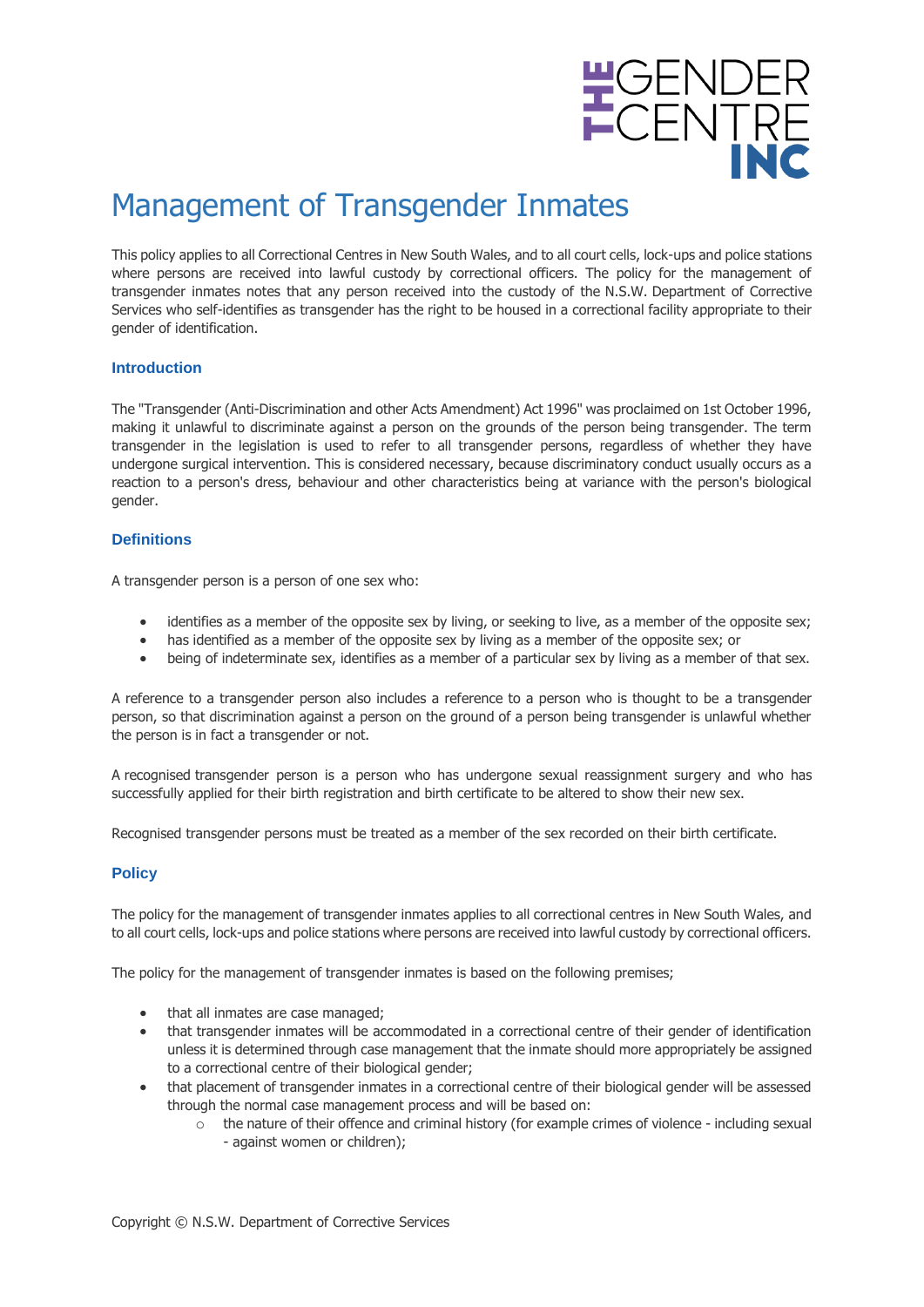- $\circ$  custodial history (for example previous management problems which impacted on the safety of other persons, or the security of the correctional centre); and
- $\circ$  perceived risk(s) to the continuing safety of the transgender inmate.

Any person received into the custody of the N.S.W. Department of Corrective Services who self-identifies as transgender has the right to be housed in a correctional facility appropriate to their gender of identification, subject to the following provisions:

- All transgender inmates will be initially received into the Metropolitan Remand and Reception Centre (M.R.R.C.) for full induction screening; and
- Continuing management and placement of transgender inmates will be assessed on an individual basis, through case management.

#### **Identification**

Self-identification as a member of the opposite sex is the only criterion for identification as transgender.

Identification of a transgender person is to be made routinely on reception into corrective services' custody, whether at court or in a reception correctional centre. The "inmate lodgement form" has been amended to enable the self-identification of transgender persons.

Once identification as transgender has been made, the inmate must be kept separate from other inmates, accommodated in a single cell, provided access to separate shower and toilet facilities and must not be transported with any other inmate in the same compartment of a transport vehicle until the full induction screening process is complete.

#### **Initial Placement**

#### **New Receptions - Courts**

Court security staff and police are to advise the placement officer of every transgender inmate received into custody. The "lodgement advice form" has been amended for this purpose.

The placement officer is responsible for placing the transgender inmate into the M.R.R.C. The placement officer will fax the "lodgement advice form" to the M.R.R.C.

Where it is not possible to place a transgender inmate directly into the M.R.R.C. (For example, if the inmate is received at a country location), the placement officer will notify the receiving correctional centre by faxing the "inmate lodgement form" to the correctional centre.

The transgender inmate must be kept separate from other inmates, accommodated in a single cell, provided access to separate shower and toilet facilities and must not be transported with any other inmate in the same compartment of a transport vehicle until the full induction screening process is complete.

#### **New Receptions - Correctional Centres**

The Governor, Deputy Governor or Officer in Charge of the correctional centre must be advised of the reception of a transgender inmate.

The Governor is responsible for ensuring that the transgender inmate is transferred as a matter of urgency to the M.R.R.C. for full induction screening.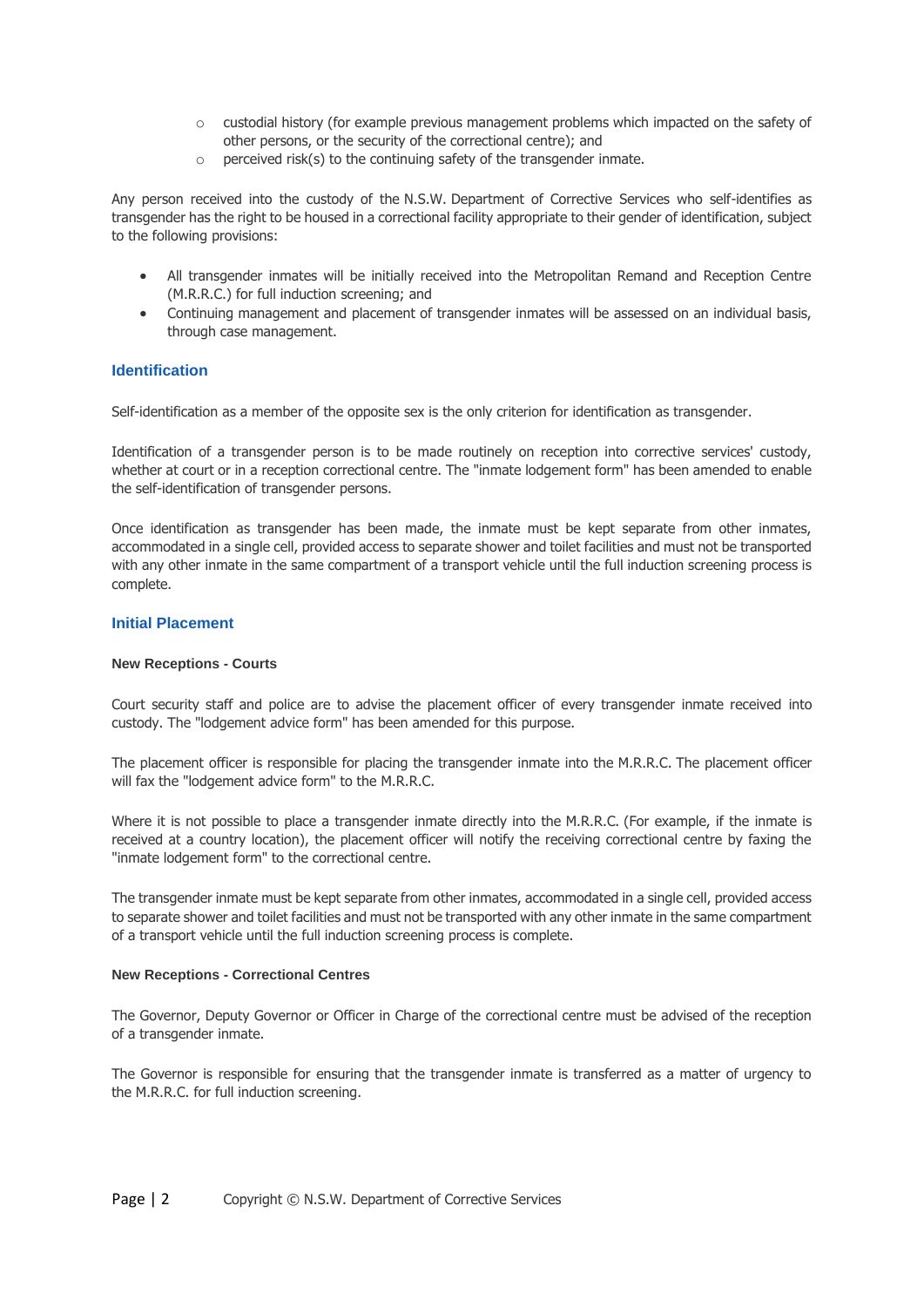Until the transfer to the M.R.R.C. can be effected, the transgender inmate must be kept separate from other inmates, accommodated in a single cell, provided access to separate shower and toilet facilities and must not be transported with any other inmate in the same compartment of a transport vehicle.

If necessary to ensure the safety of the inmate, the provisions of section 22AA (1) or (2) of the "Correctional Centres Act" may be invoked to place the inmate in protective custody.

# **Induction Screening**

All transgender inmates are to complete their induction screening in the M.R.R.C.

During the induction screening process, transgender inmates must be kept separate from other inmates of either gender, must be housed in a single cell and provided access to separate shower and toilet facilities, and must not be transported with any other inmate in the same compartment of a transport vehicle until the full induction screening process is complete.

As part of the induction screening process, a full social history (which may include a pre-sentence report, sentencing Judge's comments, criminal and/or custodial history and reports from relevant I.D.S. staff) is to be obtained to identify the inmate's particular needs and the most appropriate placement options and program pathways.

Unless there are overriding security and / or safety concerns arising from the induction screening process, then a transgender inmate is to be placed in a correctional centre appropriate to their gender of identification.

Placement of a transgender inmate in a correctional centre of their biological gender will be assessed through the normal case management process and will be based on:

- their offence history (for example, crimes of violence including sexual against women or children);
- custodial history (for example previous management problems which impacted on the safety of this or other inmates);
- perceived risk(s) to the continuing safety of the transgender inmate and / or any other person(s).

If a transgender inmate does not agree with the initial decision for their placement, they may seek a review of the decision by submitting a written application stating reasons for requesting the review, through the Governor to Director, Inmate Classification and Management Branch.

#### **Classification and Accommodation**

Transgender inmates are to be given the same classification and placement options as the other inmates with whom they are managed.

That is, inmates who are placed in a correctional centre of their chosen gender will have the same classification and placement options as inmates of that gender whereas inmates placed in a correctional centre of their biological gender will have the same classification and placement options as inmates of their biological gender.

Continuing management and placement of transgender inmates will be assessed on an individual basis through case management.

Where the Case Management Team considers that the continued placement of a transgender inmate in a correctional centre or their gender of identification is no longer appropriate on the grounds of good order, security and/or safety and recommends the transfer of that inmate to a correctional centre of their biological gender, the Case Management Team is to submit a full report to the Governor, outlining the reasons for their recommendation.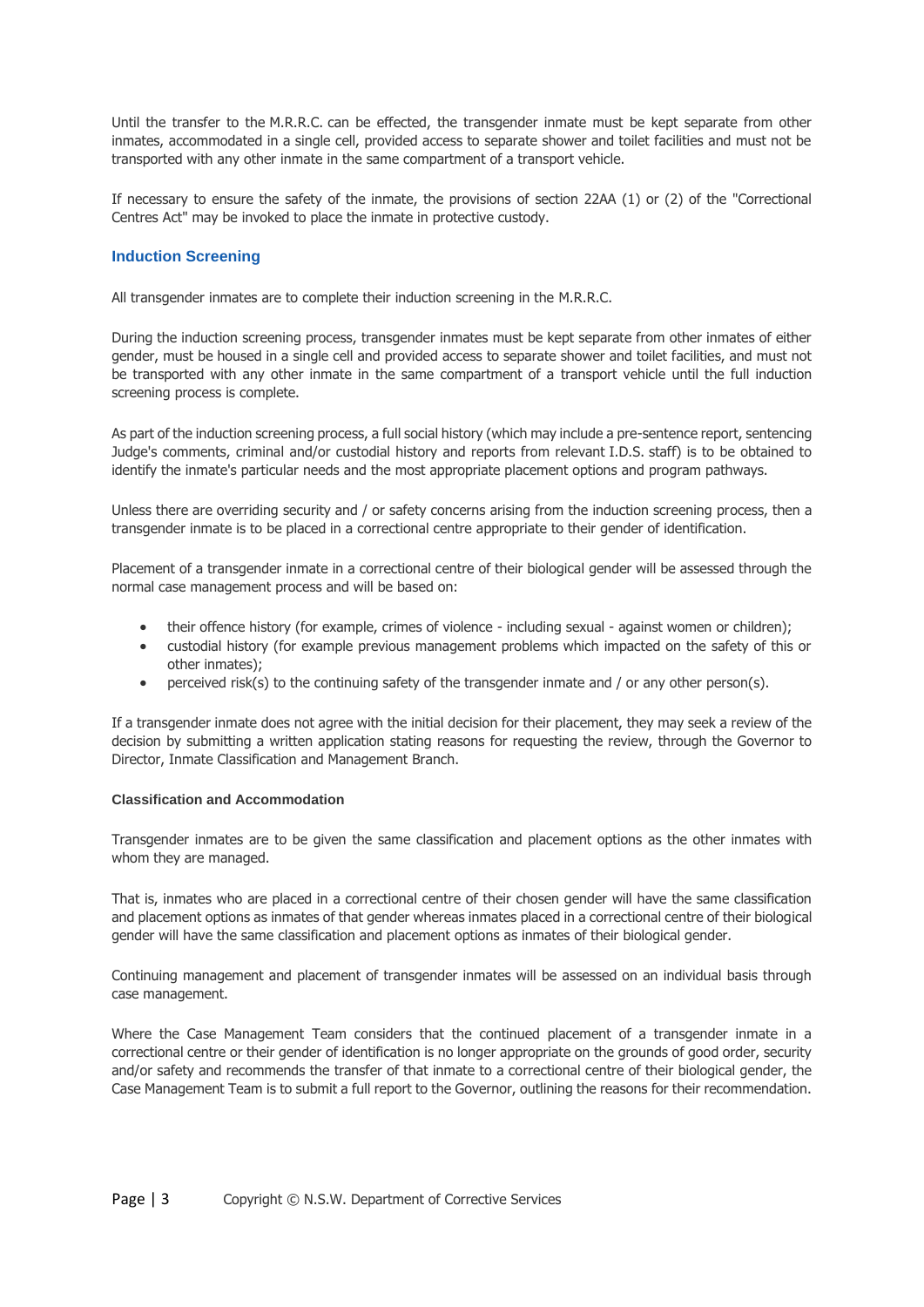The Governor is to consider the matter and make written recommendation in relation to the placement and management of the inmate. All documentation, with the comments of the Governor, will then be forwarded to the Case Management Committee for their approval to transfer of the inmate to a correctional centre of their biological gender.

If the Case Management Committee approves the transfer of the inmate to a correctional centre of their biological gender, Inmate Classification and Management Branch will determine the most suitable placement option for the inmate. Consideration must be given to the continued safety of the transgender inmate.

Any transgender inmate who considers that they should have a decision of Inmate Classification and Management Branch reviewed, may submit a written application, stating reasons, through the Governor to the Director, Inmate Classification and Management.

In the case of a transgender inmate managed by the Serious Offenders Review Committee (S.O.R.C.), the normal procedures for classification and placement will continue to apply.

Until their transfer to a correctional centre of their biological gender, the transgender inmate who is no longer considered suitable to remain in a centre of their gender of choice is to be managed and housed to ensure that they do not pose a risk to the good order of the centre, the safety of any person, or are at risk themselves.

If necessary to ensure the safety of the inmate, the provisions of section 22AA (1) or (2) of the Correctional Centres Act may be invoked to place the inmate in protective custody.

Transgender inmates housed in a correctional centre of their biological gender may remain in a centre with a higher security classification, provided that they sign a written memorandum of understanding that it is their choice to remain in that centre, and they are willing to abide by the conditions of that correctional centre.

Transgender inmates (of the same gender of identification) are to be clustered together wherever possible. Separate accommodation may be provided for transgender inmates contingent upon their being allowed access to the full range of services and programs that are provided to other inmates of that gender.

## **Management Issues**

Transgender inmates are to be addressed by name and according to their chosen gender. Staff are not to refer to them as "it" or "thing". Male to female transgender inmates are not to be referred to by their male given names (regardless of what is recorded on their warrant file) and called "he" - they must be referred to by their female names and called "she". A similar principle applies for female-to-male transgender inmates.

Accordingly, all wing / unit records (e.g. muster book, cell card, cell register, inmate identification card) must be amended to reflect the inmate's chosen gender.

Except in the cases of emergency, strip searches and urinalysis procedures are to be performed by officers of the gender of identification of the inmate.

Transgender inmates have the right to dress at all times in clothing appropriate to their gender of identification including those transgender inmates housed in correctional centres of their biological gender.

Correctional Centres are to provide transgender inmates with issue clothing and underwear appropriate to their chosen gender.

Transgender inmates housed in correctional centres of their biological gender are to be able to purchase the same personal care items, clothing, underwear and cosmetics through the buy up system as other inmates of their gender of identification.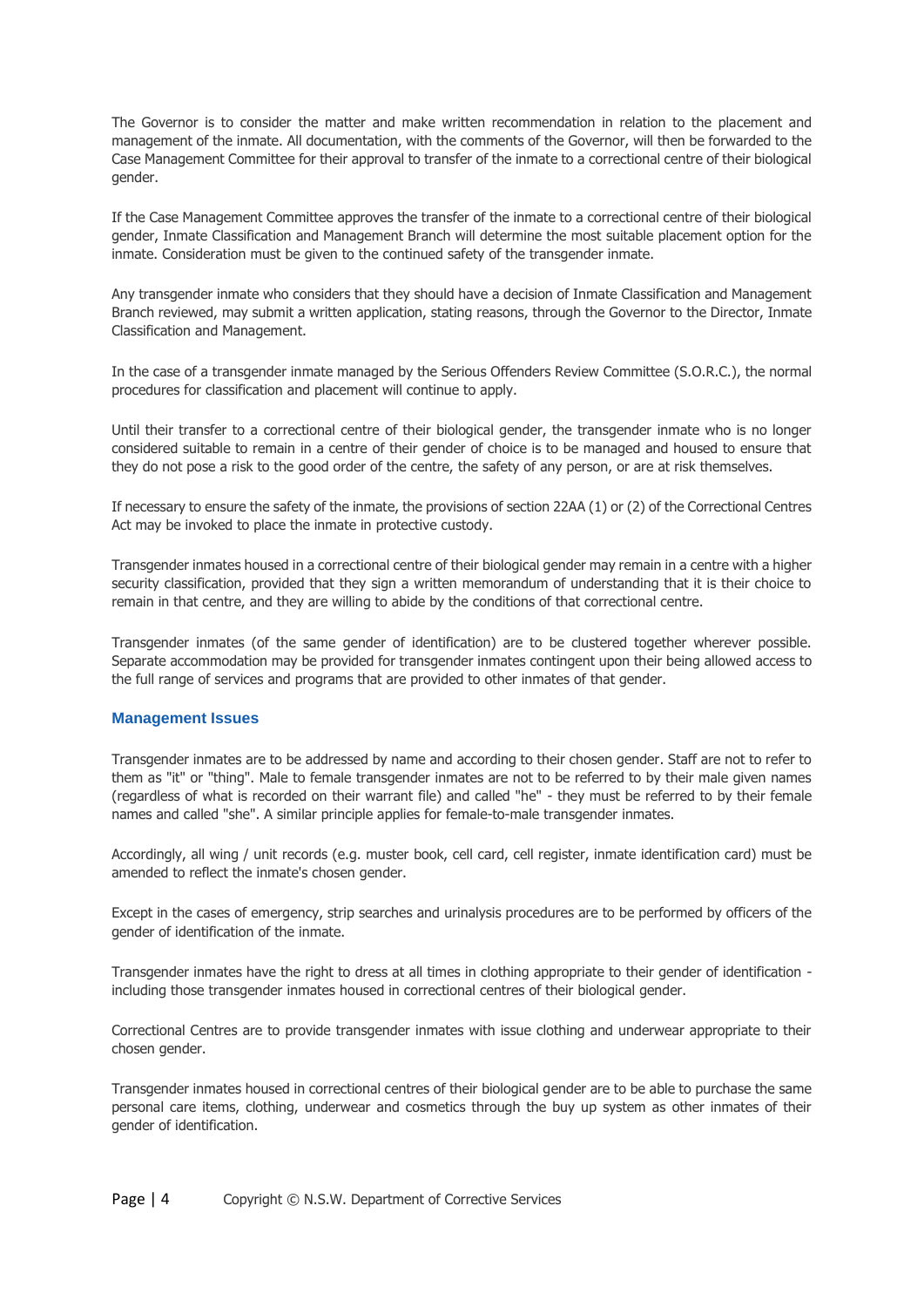# **At Risk Status**

Single cell accommodation is to be made available to all transgender inmates unless case management indicates that shared accommodation is required.

Transgender inmates are to be provided with separate toilet facilities and are to be allowed to shower separately.

# **Escorting of Transgender Inmates**

Until transgender inmates have completed the induction screening process, and have been assigned to a correctional centre, they are to be kept separate from all other inmates during escorts to avoid the risk of physical or sexual assault by other inmates in transit. That is, they are to be escorted as "strict, one out protection".

Male to female transgender inmates assigned to a female correctional centre, and female-to-male transgender inmates assigned to a correctional centre of their biological gender (that is female) may be escorted with other female inmates, if case management indicates that there are no over riding safety or security concerns.

Male to female transgender inmates assigned to a correctional centre of their biological gender (that is male) and female-to-male transgender inmates assigned to a male correctional centre are to be kept separate from all other inmates during escorts to avoid the risk of physical or sexual assault by other inmates in transit. That is, they are escorted as "strict, one out protection".

During escorts, transgender inmates are to be provided with separate toilet facilities which allow them to maintain their privacy and dignity.

# **Access to Health Services**

It is Corrections Health Services' Policy that:

- Hormone therapy will only be provided to those transgender inmates who have been receiving this treatment before imprisonment;
- Elective gender surgery will not be performed on inmates if the cost is to be met by C.H.S.; and
- Transgender inmates may make application to have elective gender surgery, hormone therapy or other therapies of choice, specific to their needs, at their own cost.

## **Rehabilitation and Integration**

Transgender inmates are to be provided with access to the full range of correctional services and programs to the same extent as all other inmates.

Additionally, transgender inmates are to have access to services specific to their special needs, for example:

- Access to peak community services and groups such as The Gender Centre; and
- Community legal services with specialised knowledge in the area of transgender.

## **Access to Information**

A copy of this policy is to be made available to transgender inmates on reception.

Information about all services available within the correctional system and the community generally, including those specifically to meet the needs of transgender people, is to be made available to transgender inmates during the induction screening process.